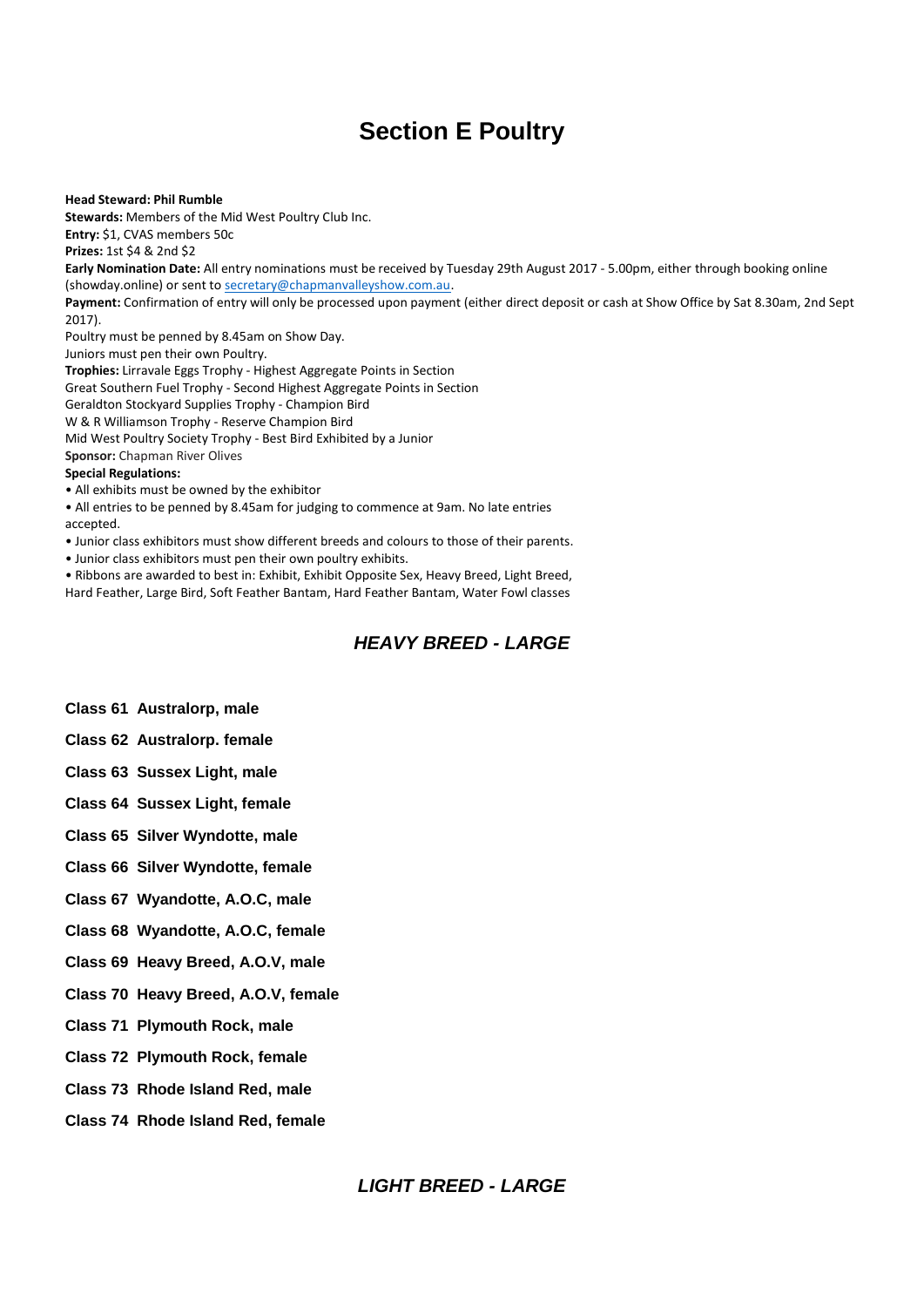- **Class 75 Ancona, male Class 76 Ancona, female Class 77 White Leghorn, male Class 78 White Leghorn, female Class 79 Hamburg A.O.C, male Class 80 Hamburg A.O.C, female Class 81 Silkie White, male Class 82 Silkie White, female Class 83 Silkie A.O.C, male Class 84 Silkie A.O.C, female**
- **Class 85 Light Breed, A.O.V, male**
- **Class 86 Light Breed, A.O.V, female**

#### *HARD FEATHERED LARGE (GAME)*

- **Class 87 Modern, A.C, male**
- **Class 88 Modern, A.C, female**
- **Class 89 Hard Feather, A.O.V, male**
- **Class 90 Hard Feather, A.O.V, female**

## *MODERN BANTAMS*

**Class 91 Modern, A.C, male**

**Class 92 Modern, A.C, female**

# *OLD ENGLISH GAME BANTAMS*

- **Class 93 Black Red, male**
- **Class 94 Wheaten, female**
- **Class 95 Spangle, male**
- **Class 96 Spangle, female**
- **Class 97 Old English Game, A.O.C, male**
- **Class 98 Old English Game, A.O.C, female**
- **Class 99 Indian Game, A.C, male**
- **Class 100 Indian Game, A.C, female**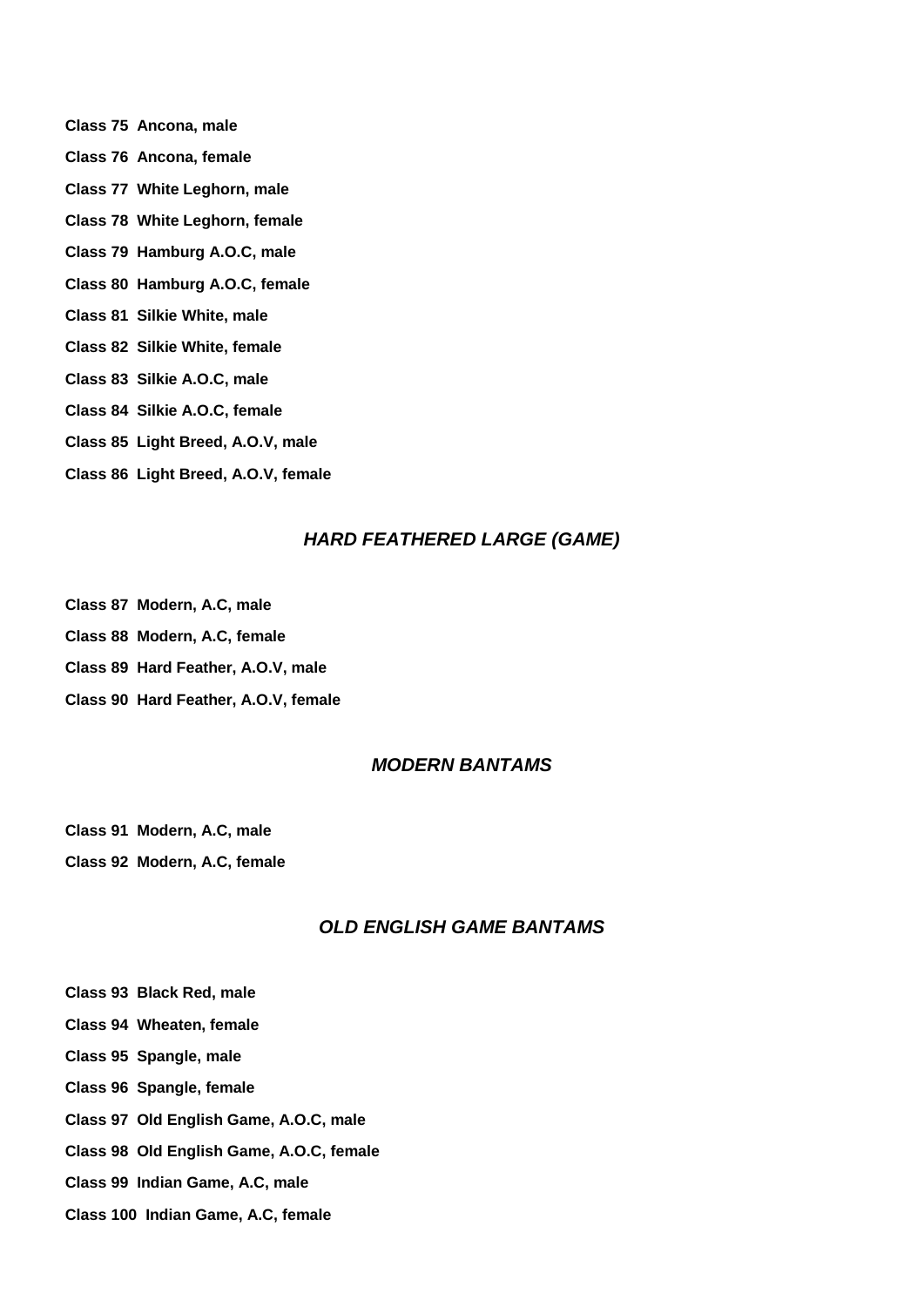**Class 101 Silver Duckwing, male**

**Class 102 Silver Duckwing, female**

### *BANTAMS SOFT FEATHER*

- **Class 103 Ancona, male**
- **Class 104 Ancona, female**
- **Class 105 Wyandotte White, male**
- **Class 106 Wyandotte White, female**
- **Class 107 Wyandotte, A.O.C, male**
- **Class 108 Wyandotte, A.O.C, female**
- **Class 109 Pekin, Black, male**
- **Class 110 Pekin, Black, female**
- **Class 111 Pekin, White, male**
- **Class 112 Pekin, White, female**
- **Class 113 Pekin, Buff, male**
- **Class 114 Pekin, Buff, female**
- **Class 115 Pekin, Blue, male**
- **Class 116 Pekin, Blue, female**
- **Class 117 Pekin, A.O.C, male**
- **Class 118 Pekin, A.O.C, female**
- **Class 119 Rose Comb, male**
- **Class 120 Rose Comb, female**
- **Class 121 Rhode Island Red, male**
- **Class 122 Rhode Island Red, female**
- **Class 123 Light Sussex, male**
- **Class 124 Light Sussex, female**
- **Class 125 Leghorn, White, male**
- **Class 126 Leghorn, White, female**
- **Class 127 Leghorn, Black, male**
- **Class 128 Leghorn, Black, female**
- **Class 129 Leghorn, A.O.C, male**
- **Class 130 Leghorn, A.O.C, female**
- **Class 131 Langshan, male**
- **Class 132 Langshan, female**